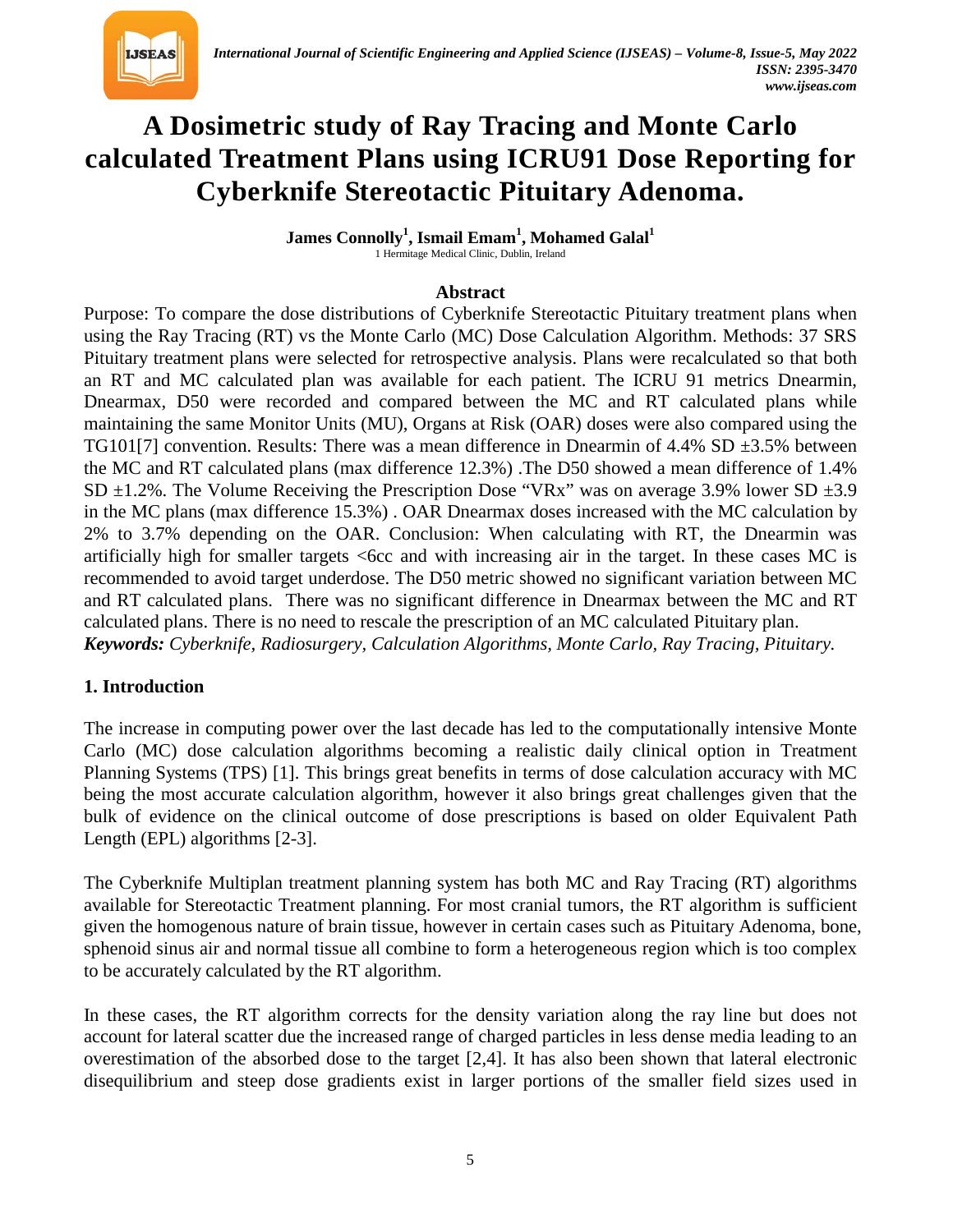

radiosurgery and this makes the calculation of dose more difficult, especially in a heterogeneous medium [5].

In these cases, the RT algorithm will not be sufficiently accurate. This is in contrast to the MC algorithm which models all interactions of primary secondary and tertiary particles using probability models to determine the dose depositions of all particles [4] giving an accurate dose calculation. However, this is dependent on the treatment head and resulting energy spectrum being modelled correctly.

The recent introduction of ICRU 91 [6] has given us new tools for reporting doses to targets and OARs in Stereotactic Radiotherapy and will be used to compare the dosimetry of the RT and MC based Pituitary plans for this study. Additional parameters such as target size, target air overlap, sphenoid sinus volume and cone size will also be used to see what affect if any there is on the dosimetry and in particular how the MC and RT algorithms cope with varying target sizes and heterogeneities. Finally, the prescription will be examined given that EPL based prescriptions have been proven to be effective with empirical evidence based on clinical outcome [3] so the question is -should MC prescriptions be scaled down to match the actual dose for an equivalent prescription in EPL?

## **2. Materials and Methods**

# 2.1 Equipment

The Multiplan TPS (Accuray Sunnyvale CA version 4.6) was used in this study. The TPS has two treatment planning algorithm options, RT and MC. All Pituitary patients had been previously treated using the Cyberknife (Accuray Sunnyvale CA version 9.5) system at Hermitage Medical Clinic in Dublin.

## 2.2 Patient Selection

Thirty-seven Cyberknife Pituitary patient treatment plans were selected for retrospective analysis from cases previously treated at HMC. The plans were selected so that a wide range of target sizes and target air volumes were available. The plans were recalculated so that both an RT and MC calculated plan were available for each patient. 24 patients had a tumor more than 2 cc in volume, while 13 patients had a tumor of less than 2 cc volume. For consistency, the Sinus air volume anterior to the tumor was retrospectively automatically volumed in each case using the W=500, L=1000 window setting for all slices.

## 2.3 Treatment Planning

According to the HMC CT Scanning Protocol, a planning CT with a 1 mm slice thickness is taken of the patient's head. In addition, a 1mm T1 MRI with contrast and a T2 weighted MRI are fused to the CT prior to delineation.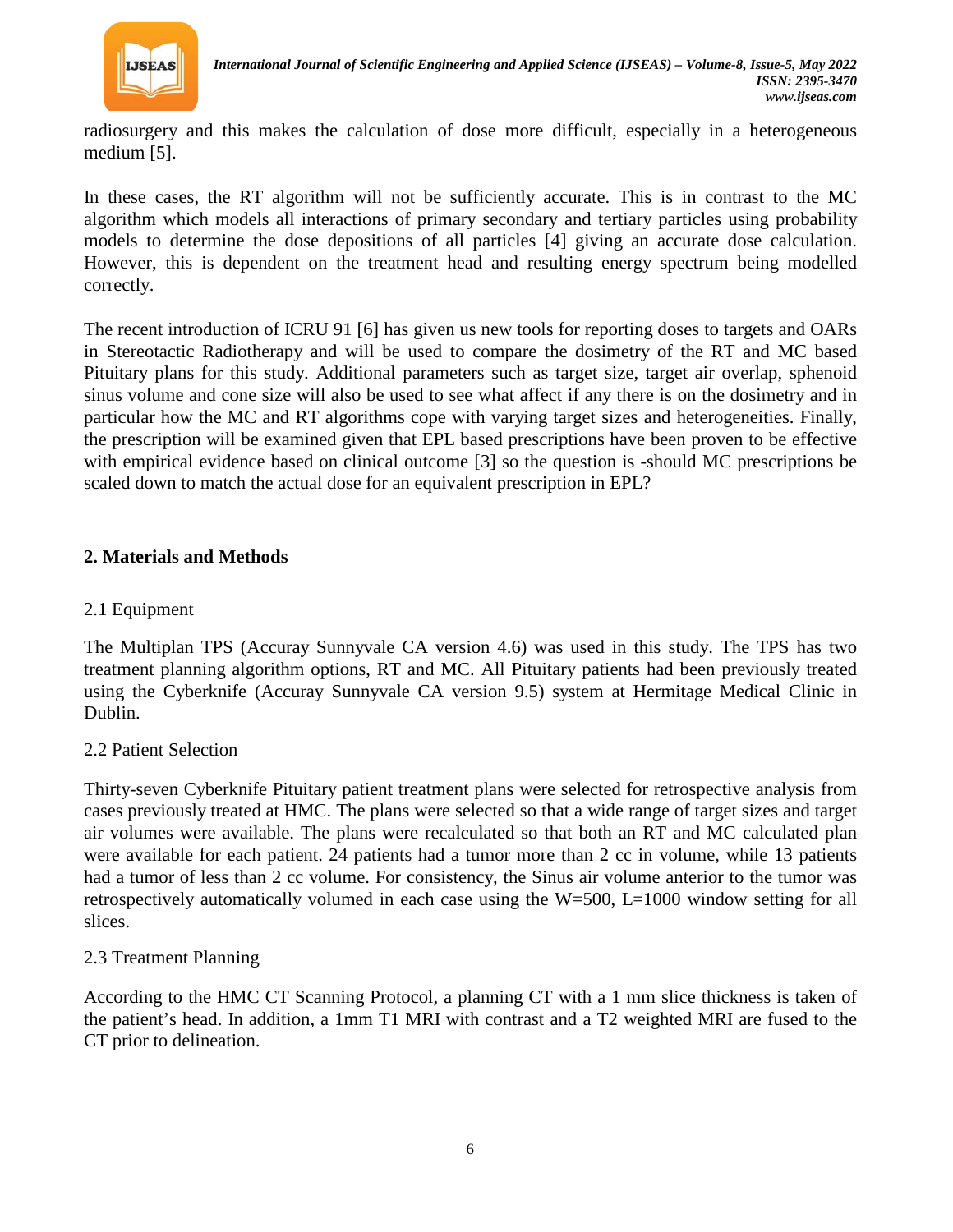|                          |                     | Min Dose<br>'cGy'                 | Target<br>Coverage '%'           | Max<br>Dose<br>'cGy' |
|--------------------------|---------------------|-----------------------------------|----------------------------------|----------------------|
|                          | Tumors $<$ 2 cc     | $\mathbf{3}$<br>$D_{PTVV0l-35mm}$ | $D_{50\%\text{vol}}$ & $V_{Rx}$  | $D_{35mm}$           |
| Target                   | Tumors $> 2$ cc     | $D_{98\%\text{vol}}$              | $D_{50\% \text{vol}}$ & $V_{Rx}$ | $D_{2\%\text{vol}}$  |
|                          |                     | Vol Dose cc                       | Point Dose                       |                      |
| Organ at<br><b>Risk</b>  | <b>Optic Chiasm</b> | $D_{200mm}$                       | $D_{35mm}$                       |                      |
|                          | <b>Optic Nerves</b> | $D_{200mm}$                       | $D_{35mm}$                       |                      |
|                          | <b>BrainStem</b>    | $D_{200mm}$                       | $D_{35mm}$                       |                      |
| Additional<br>Parameters |                     | <b>Target Volume</b>              |                                  |                      |
|                          |                     | Number of Beams                   |                                  |                      |
|                          |                     | Cone Size                         |                                  |                      |
|                          |                     | Tumor Air Overlap Volume          |                                  |                      |
|                          |                     | Sphenoid Sinus Volume             |                                  |                      |

|  | Table1: ICRU-91 Dose Metrics, OAR Metrics and additional analytical Parameters of interest. |
|--|---------------------------------------------------------------------------------------------|

The target and OARs are then outlined by a Neurosurgeon and a Radiation Oncologist. A 1mm margin is added to the GTV to form the PTV. The Radiation Oncologist prescribes the target dose as per department protocol with a standard dose of 13 to 15 Gy in a single fraction being the preferred choice. However, for larger targets close to the Optic Nerves and Optic Chiasm, the protocol mandates a fractionated regime of 6 to 8 Gy in 3 fractions. In addition, for secreting tumors a higher dose of 18 to 24Gy in 1# is preferred. The OAR'S contoured included the Eyes, Optic Chiasm, Optic Nerves and Brainstem.

The treatments were planned so as to cover the target surface with an isodose line of between 70% and 85% while at the same time minimizing the dose to the OARs so that they were within published tolerances as set out in TG101[7]. The treatment plans were retrospectively recalculated maintaining the same MU so that a RT and MC plan was available for each patient. All plans were originally optimized in Ray tracing as per our department protocol for cranial patients. For final calculation, the RT algorithm was calculated using a high resolution while the MC algorithm utilised a 1% uncertainty value.

## 2.4 Plan Analysis RT vs MC

As shown in Table (1), for plan evaluation, the recalculated RT and MC Pituitary plans were analysed and data was collected using the ICRU 91 METRICS: D50, Dnearmin, Dnearmax and also the percentage volume receiving prescription dose (VRx). The D50, Dnearmin and Dnearmax were reported as a percentage of the prescription dose due to the different prescriptions in use. The OAR doses were evaluated according to the TG101 dose tolerances. Additional useful parameters of interest were also collected to characterize each plan as shown in table 1. The target air overlap was contoured as the sphenoid sinus volume which intersected the target volume. This volume was plotted against the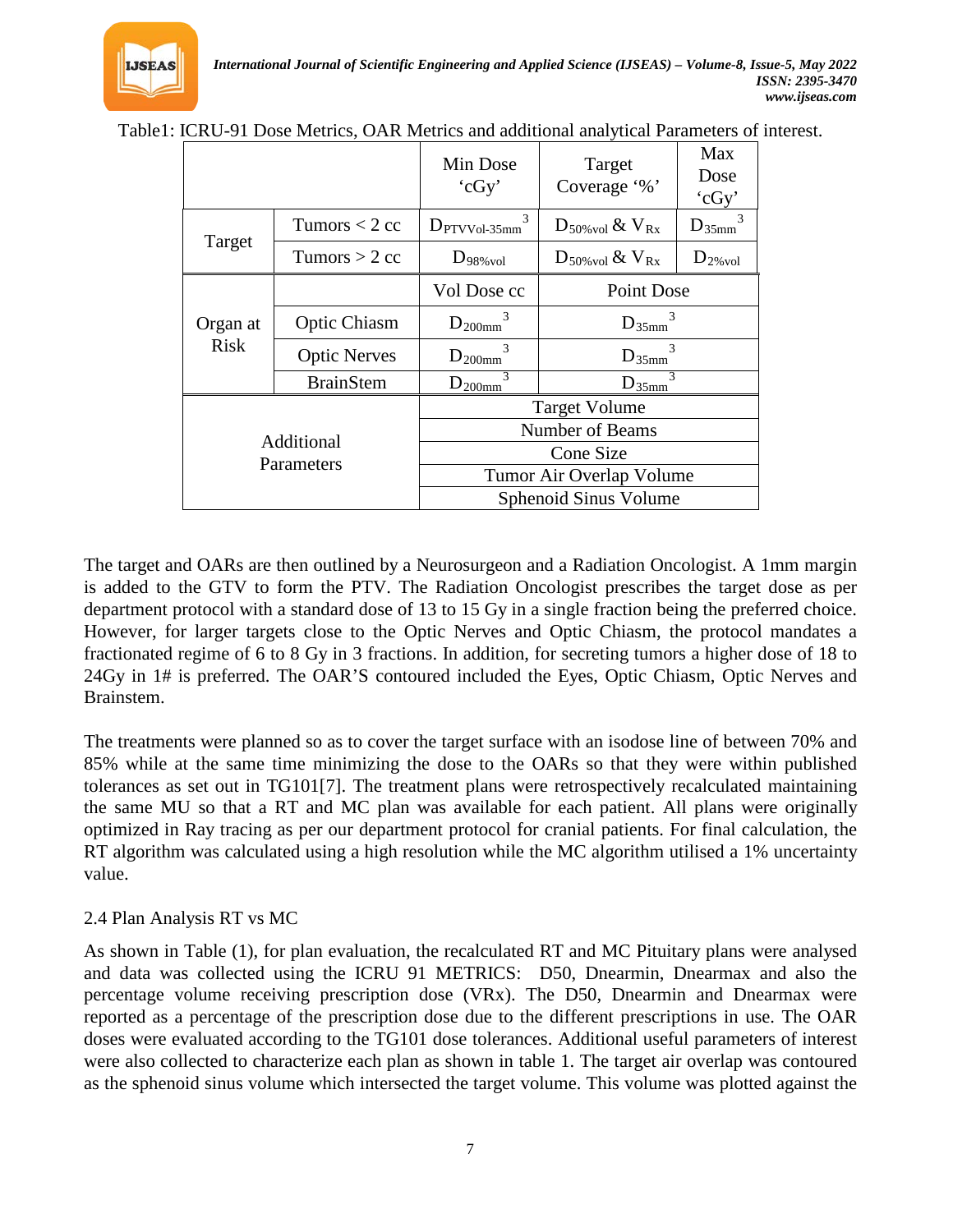

Dnearmin and D50 for both the RT and MC plans, in order to quantify how both algorithms cope with increasing amounts of air in the target.

The plans were then ordered by target size and the minimum dose and D50 were examined to see how the target coverage was affected by target size for both the RT and MC calculated plans. The sphenoid sinus volume anterior to the pituitary was also collected for each patient. Patients were ordered by this sinus volume and the minimum dose and D50 were plotted to see how the sinus volume affected the target dosimetry. Additional Parameters such as the Conformity Index (CI) and Heterogeneity index (HI) were also recorded for each patient. The CI and HI were taken from the Multiplan TPS calculation, which uses the following formulae:

$$
CI = \frac{\nu_{Rx}}{\nu_{\text{gen}(Rx)}} \tag{1}
$$

$$
HI = \frac{D_{max}}{Rx}
$$
 (2)

where the VRX is the volume receiving the prescribed dose  $(RX)$  and VPTV $(RX)$  is the PTV volume that received the prescribed dose. The Organs at Risk (OAR) doses were also quantified, namely the volume dose and the point dose as prescribed by TG101 for both the MC and RT calculated plans. The Cone sizes used for each plan were recorded and the minimum dose was compared for plans of increasing cone size. As the RT algorithm can overestimate the dose in heterogeneous regions [2,4], it was necessary to pay more attention to the target coverage. The Dnearmin D50 and  $VR(x)$  were recorded and compared for both the RT and MC calculated plans.

## **3. Results and Discussion**

It is vitally important that a suitable dose calculation algorithm is used when calculating the dose to targets in the presence of heterogeneities [7]. Using an unsuitable algorithm in heterogeneous tissue could lead to under dosage, leading to a loss of target local control. While this effect has been well documented for lung cases [3, 4] it has to the best of our knowledge not been examined for the specific case of pituitary tumors.

The presence of sphenoid sinus, tissue, bone and air provide a unique challenge for this tumor site. In particular when modelling dose distributions in areas of high tissue heterogeneity, the RT methodology is unable to account for changes in the lateral range, scatter and final dose deposition of liberated electrons resulting in an overestimation of the deposited dose [9]. For this study the ICRU91 Stereotactic dose reporting metrics were used to compare the dosimetry of the RT and MC calculated plans.

# $3.1$  D<sub>50</sub> 'Median Dose'

Firstly, the D50 or median dose was analysed to see if there was a difference between the algorithms. It was found that the target in each plan had a largely similar D50 value when calculated with the MC and RT algorithms as per Figure 1.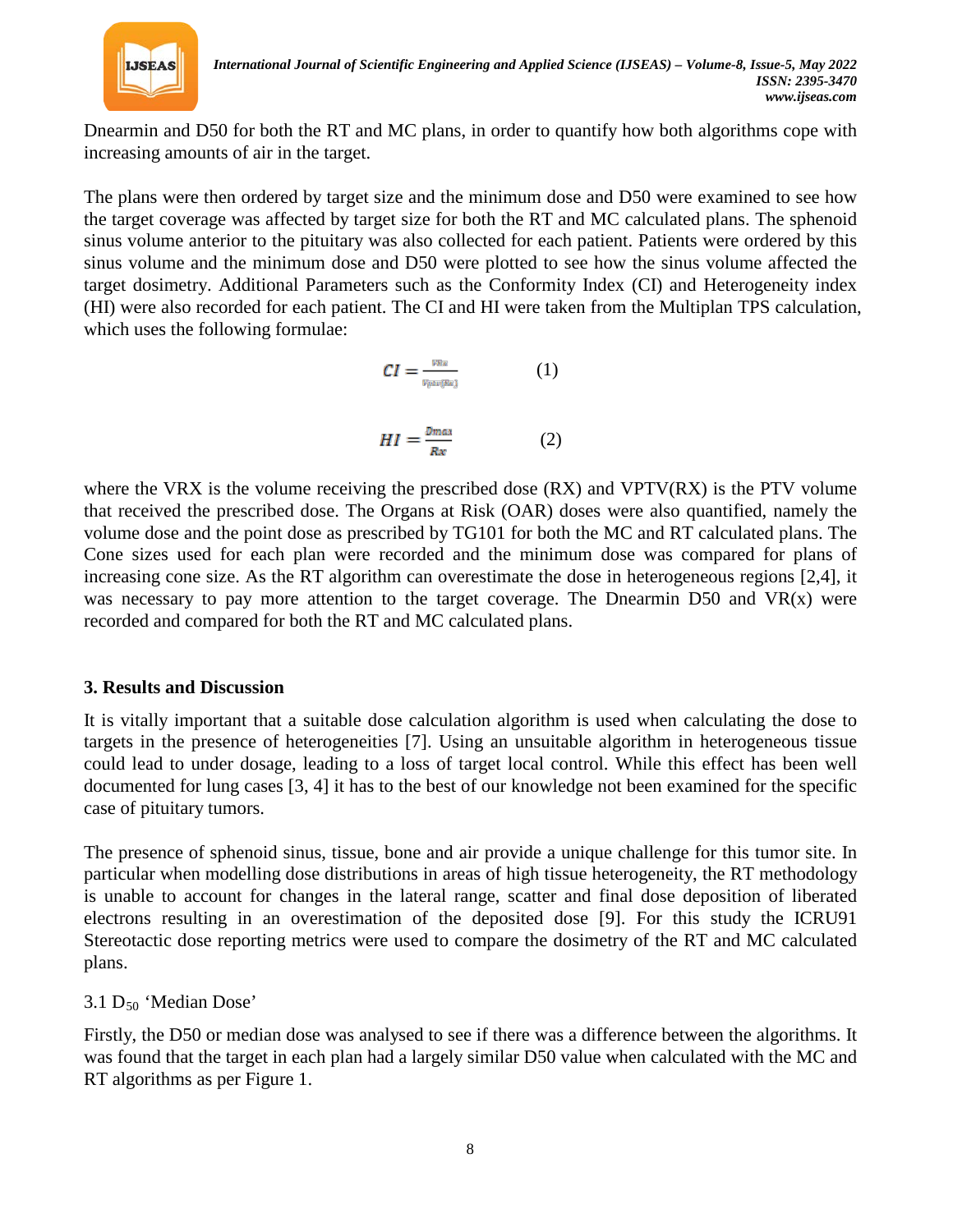



Fig. 1 Target D50 RT vs MC algorithm

# 3.2 Dnearmin **"**Minimum Dose**"**

Secondly the minimum Dose to the target was compared between the RT and MC calculated plans. ICRU 91 defines the minimum dose as DPTVvol-35mm for tumors less than 2cc and D98 for tumors greater than 2cc.In this study the minimum dose showed a large variation between RT and MC calculated plans with an average difference of -4.4% between RT and MC and a maximum difference of -12.3%.This can be seen in figure2.Given that the D50 was almost identical between RT and MC plans, it is important to be aware of the minimum dose when evaluating a treatment plan as the D50 coverage value will mask local minima ,for this reason both the D50 and Minimum dose should be used when evaluating a treatment plan.



Fig.2 Target Min dose RT vs MC Algorithm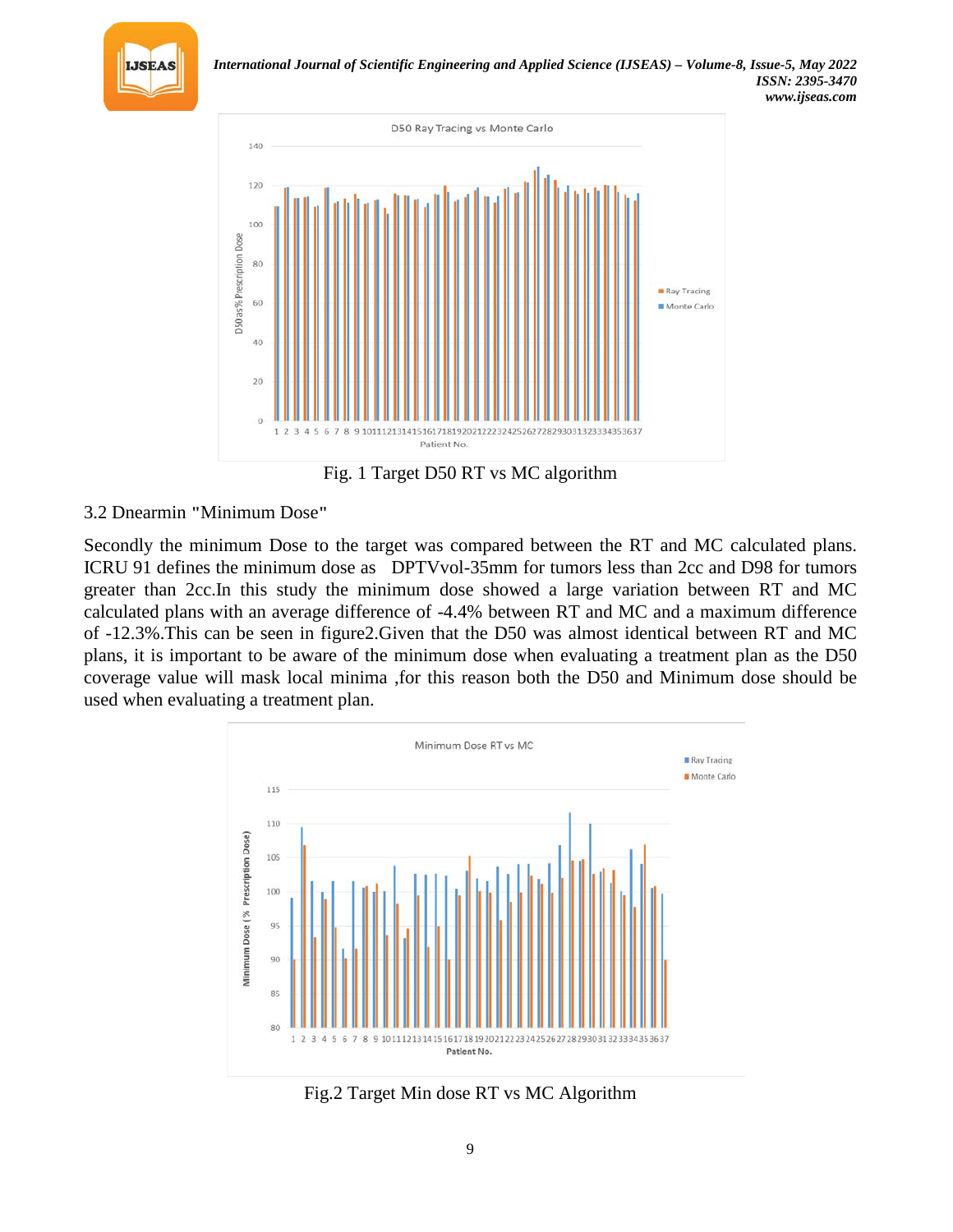

## 3.3 Dnearmax 'Maximum Dose'

The ICRU 91 maximum dose metric D35mm3 was also analysed. The maximum dose showed good agreement between the RT and MC calculated plans with an average difference of 1.72% for the targets. This can be seen in Table 2. In the case of a Cyberknife plan which is typically prescribed to the 70 to 80% prescription isodose line (PIDL), the maximum dose is typically at the center of the target and thus away from heterogeneities leading to similar values for the RT and MC calculated plans. In the presence of air after the radiation enters the tumor the depth doses profile decreases further using RT while MC produces a re -buildup effect. Thus, the deviation of maxima in the target between RT and MC calculated plans are lower than the deviations in minima [4]. The re-buildup of depth dose for beams that have traversed the sphenoid sinus causes a loss of coverage around the GTV circumference and as such, affects the minimum dose to a greater extent than the maximum dose. The difference between the two algorithms is higher on the edge of the target because the dose in this area is dependent on a lack of electronic equilibrium [10].

## 3.4 V(Rx) 'Coverage'

In addition to the ICRU91 metrics, the Multiplan reported PTV coverage value also known as the volume receiving the prescription dose V(Rx) was compared between the RT and MC calculated plans. The RT plans showed an average increase in coverage of  $3.9\% \pm 3.9$  % over the MC plans. This is likely caused by the RT algorithm overestimating the coverage to the target in the presence of heterogeneities, with MC being more reflective of the actual dose to the target.

| <b>Algorithm</b>  | $\mathbf{D}_{50}$ (%) | $V_{(Rx)(\%)}$      | $\mathbf{D}_{\text{nearmin}(\%)}$ | $\mathbf{D}_{\text{nearmax}(\%)}$ |
|-------------------|-----------------------|---------------------|-----------------------------------|-----------------------------------|
| <b>RT</b> Avg     | 115.73                | 99.36               | 102.39                            | 124.77                            |
| MC Avg            | 115.76                | 95.45               | 98.62                             | 125.86                            |
| Max Diff per plan | 3.8                   | 15.3                | 12.3                              | 5.3                               |
| Avg Diff per plan | 1.4<br>$SD\pm1.2$ .   | 3.9<br>$SD\pm1.9$ . | 4.4<br>$SD\pm3.5$                 | 1.7<br>$SD\pm1.3$ .               |

Table 2: ICRU91 Metrics RT Vs MC calculation

## 3.5 Target and Sinus Air Overlap

The target air overlap and bone, air, tissue interfaces (figure 3 above), are useful to test the algorithms ability to cope with heterogeneities. The MC algorithm shows a significant decrease in minimum dose with air in the target with a statistically significant Pearson correlation of -0.33(Fig 4). With increasing air in the target the RT algorithm shows an increase in the minimum dose (Fig 4). It is clear from figure 4 that the RT algorithm is overestimating the dose to the target with increasing target air overlap present.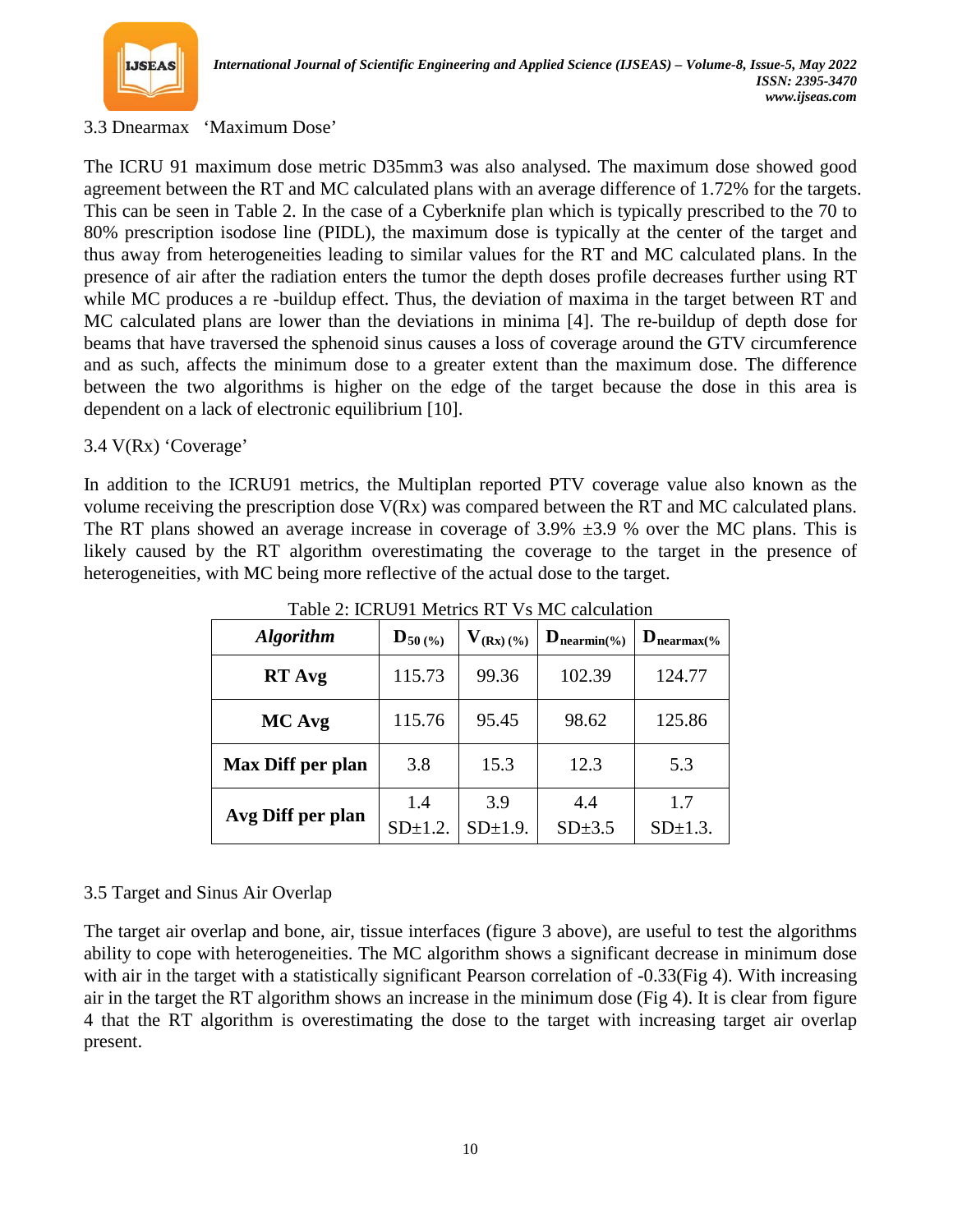



Fig. 3A: Monte Carlo Recalculated Plan shows loss of coverage near the Sphenoid Sinus. Figure 3B: Ray Tracing overestimates the coverage in the presence of bone, air (Sphenoid sinus) and tissue heterogeneities.

There was no statistically significant correlation between the D50 and increasing target air overlap as can be seen in Figure 5. The minimum dose to the target showed a strong positive Pearson correlation (+0.49) with increasing Sinus Volume in the RT calculated plans. However, for the MC calculated plans, there was no significant correlation (Pearson -0.06) between the sinus air volume and minimum dose, however the minimum dose was consistently lower than that of the RT calculation (Fig. 6). The RT algorithm cannot model the re –buildup of dose after the air cavity which from measurement studies using a diamond detector should show a loss of coverage. [11,12] however this is correctly modelled by the MC algorithm where the loss of coverage posterior to the air cavity can be seen (Fig. 3A).



Fig. 4 Min Dose with Increasing Target Air Overlap - Ray Tracing vs Monte Carlo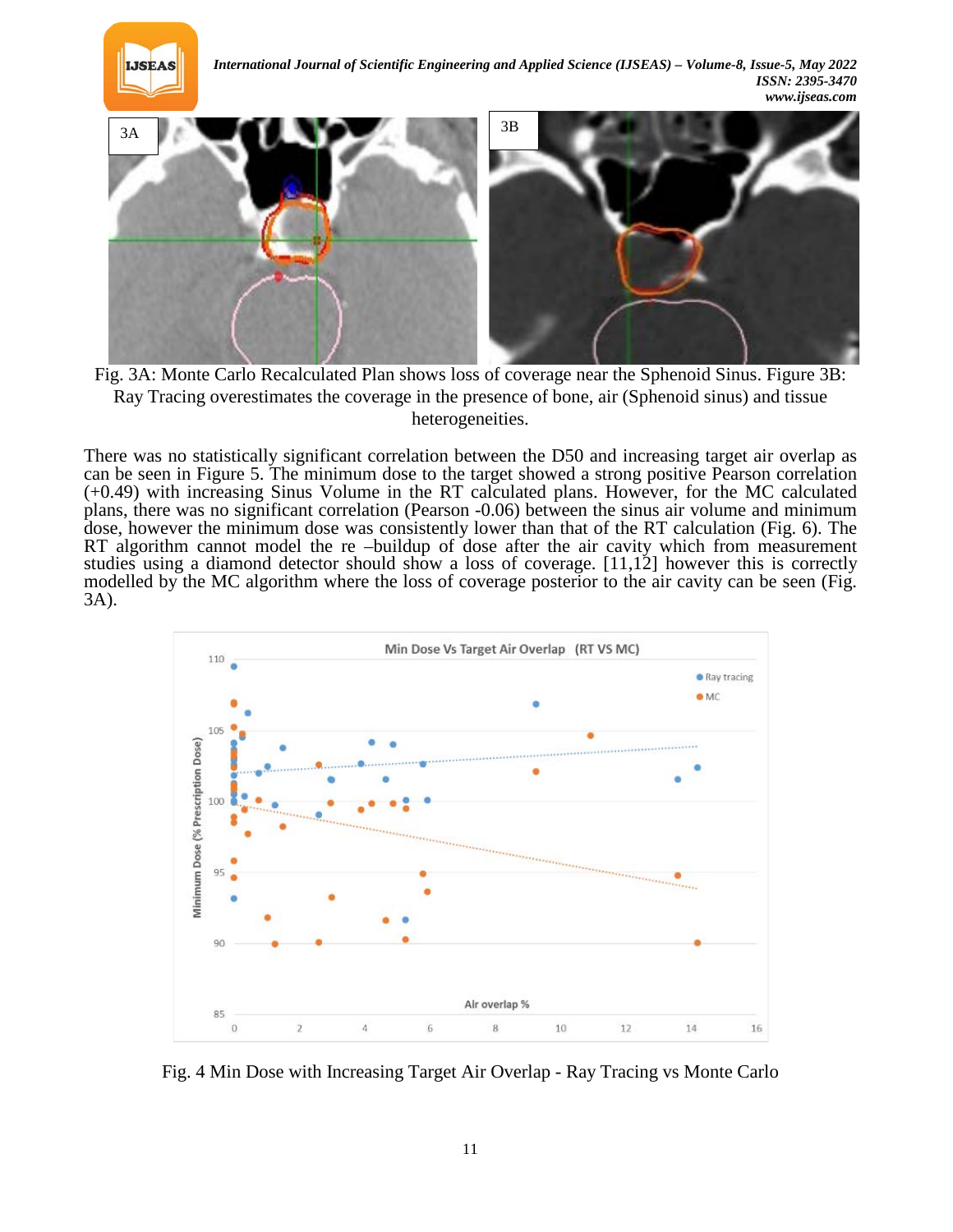



Fig. 5 D50 with Increasing Air Overlap - Ray Tracing vs Monte Carlo



Fig. 6 Min Dose with increasing adjacent Sinus Air Volume - Ray Tracing vs Monte Carlo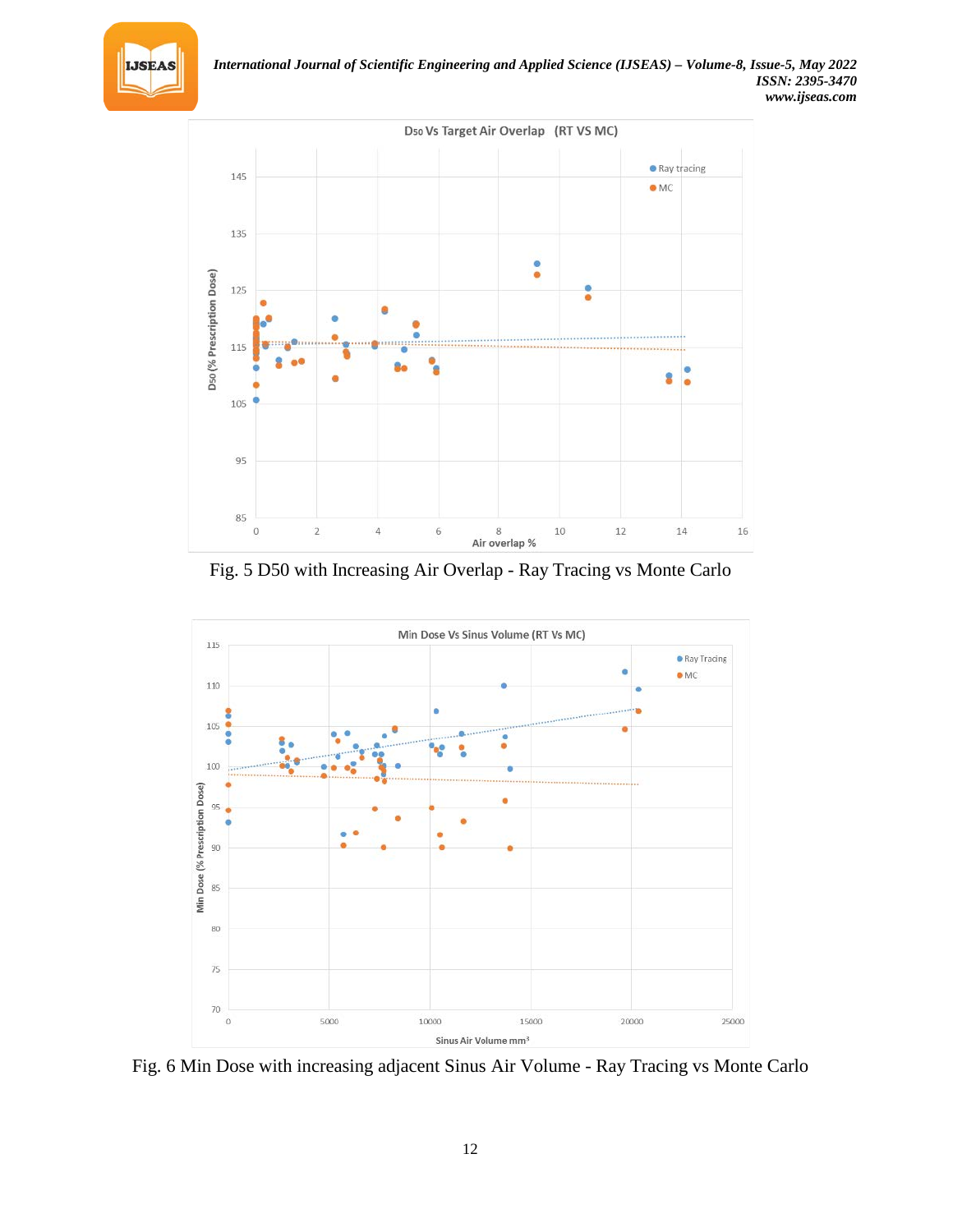

# 3.5.1 Target Air overlap and Maximum Dose

There was a moderately significant positive correlation (Pearson +0.3) between the % air overlap in the target and the maximum dose when calculated using the RT algorithm. (Fig. 7)



Fig. 7 Target Air overlap % vs Max Dose (RT and MC)

There was no significant correlation between the air overlap in the target and the maximum dose when calculated using the Monte Carlo algorithm (Pearson  $+0.15$ ). (Fig. 7)

## 3.6 Target size

# 3.6.1 Targets  $<$  2cc

The relationship between the minimum dose and target size was studied for the smaller targets of less than 2cc in volume. ICRU 91 defines the minimum dose as DPTVvol-35mm which can be closer to D90 for very small targets due to the volume effect as opposed to the minimum dose for targets above 2cc which is always defined as D98.For this reason both the MC and RT minimum doses were high for DPTVvol-35mm particularly below 1cc (Fig. 8).

However, the D98 minimum dose differed significantly between the MC and RT plans for these small targets with RT overestimating the dose and MC showing a lower minimum dose to the target as can be seen in Figure 9. RT calculated plans showed a statistically significant decrease in D98 minimum dose with increasing target size (Pearson -0.67) while MC did not show any significant change in minimum dose with tumor size (Pearson -0.04).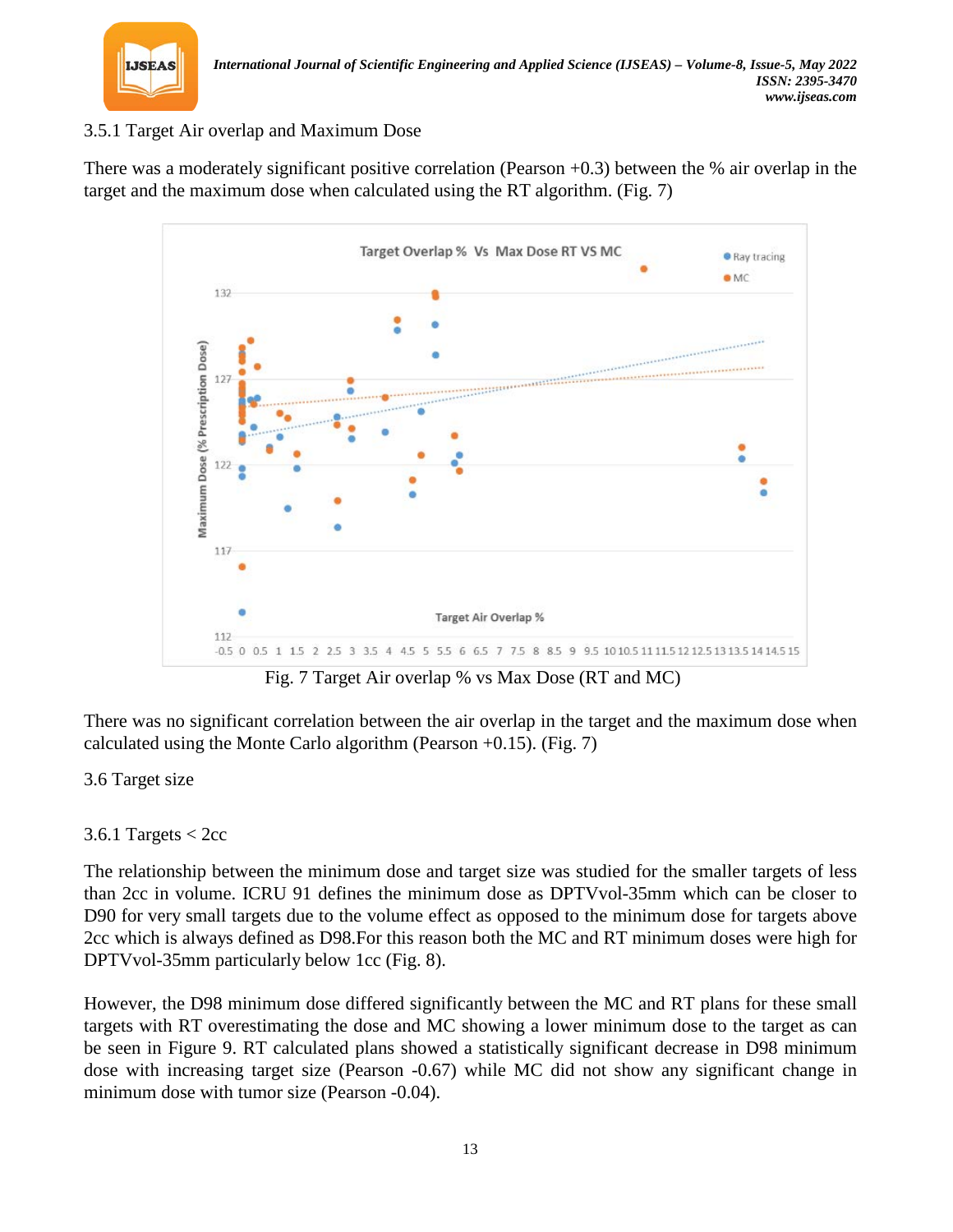



Fig. 8 Volume effect in tumors < 2cc on the Min Dose using ICRU 91 metrics



Fig. 9 Min Dose in tumors < 2cc volume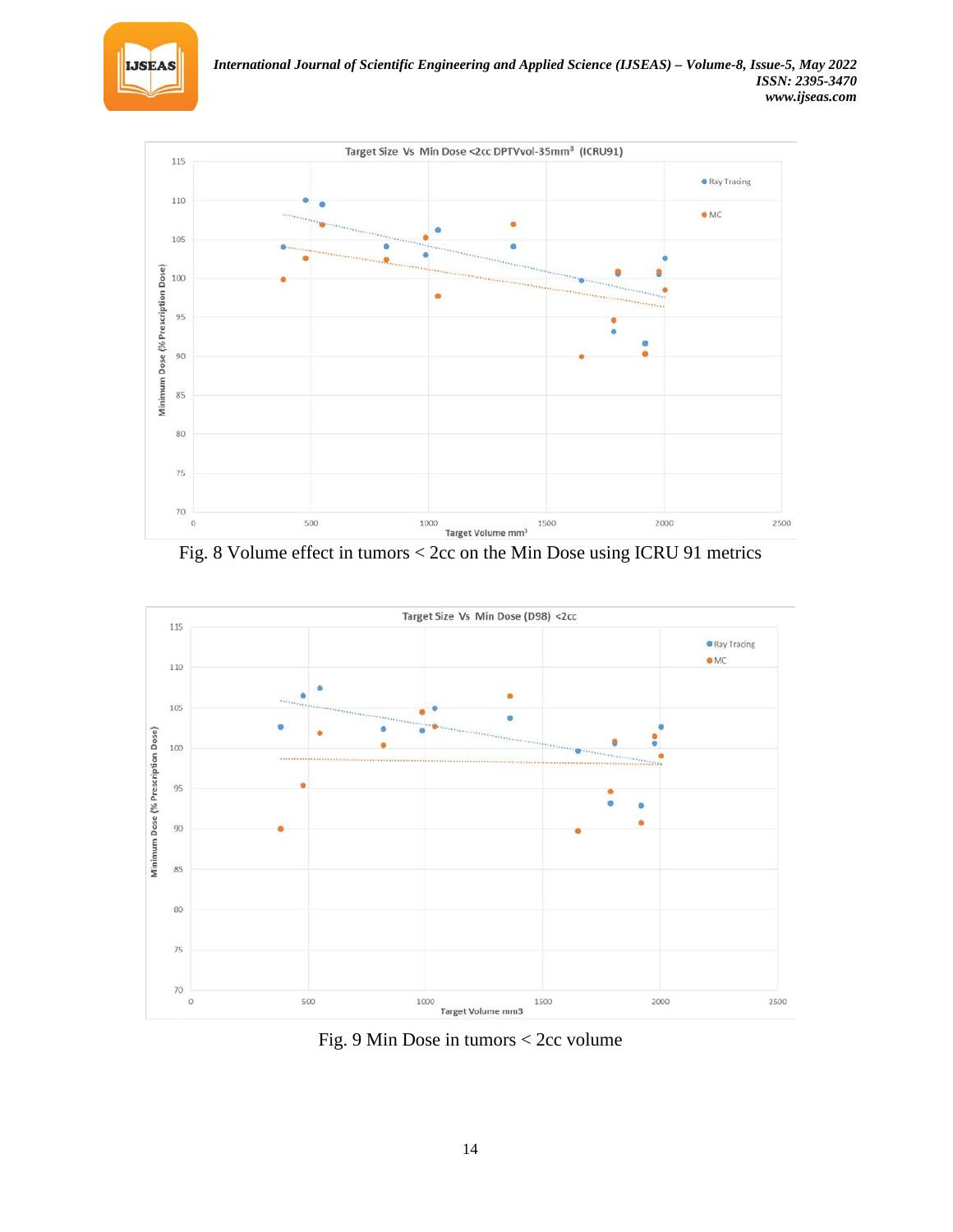

The D98 for these small <2cc targets showed that only ray tracing overestimates the minimum dose. For these tumors using D98 there is still a large difference in minimum dose between the RT and MC plans and this difference gradually decreases as the tumor size increases. The dose difference may be a function of the collimator size, since the collimator selection is related to the target size [13] and the RT algorithm being an EPL correction-based algorithm, is not sufficiently accurate to model lateral scatter in these very small fields particularly in a heterogeneous treatment site such as Pituitary Adenoma. In comparison, the monte carlo algorithm can be seen as the gold standard for these types of calculations [14]

## 3.6.2. Targets >2cc "D98"

ICRU 91 defines the minimum dose for tumors greater than 2cc as D98.The relationship between target size above 2cc and minimum dose can clearly be seen with the MC based plans. While MC plans showed a significant increase in minimum dose with target size (Pearson 0.36), RT plans showed no significant correlation between the target minimum dose and target size (Pearson .063). This can be seen in figure 10 below.



Fig. 10 Min Dose "D98" in tumors > 2cc volume - Ray tracing vs Monte Carlo

The MC plans tended to show a lower minimum dose for the smaller targets gradually matching the RT only for the larger volume targets. This demonstrates that RT overestimates the dose to the smaller tumors in a similar way to the <2cc tumors discussed above. Due to these findings, it is clear that there is a particular need for using the advanced MC algorithm for the specific case of small tumors in heterogeneous regions. In our studies the minimum target dose between RT and MC calculated plans only showed good agreement above 6cc (Fig. 13). Van der Voort has shown Tumors smaller than 2.5cm to 3 cm were more susceptible to 20% or higher differences in mean and minimum target dose however this was for the extreme case of lung [2].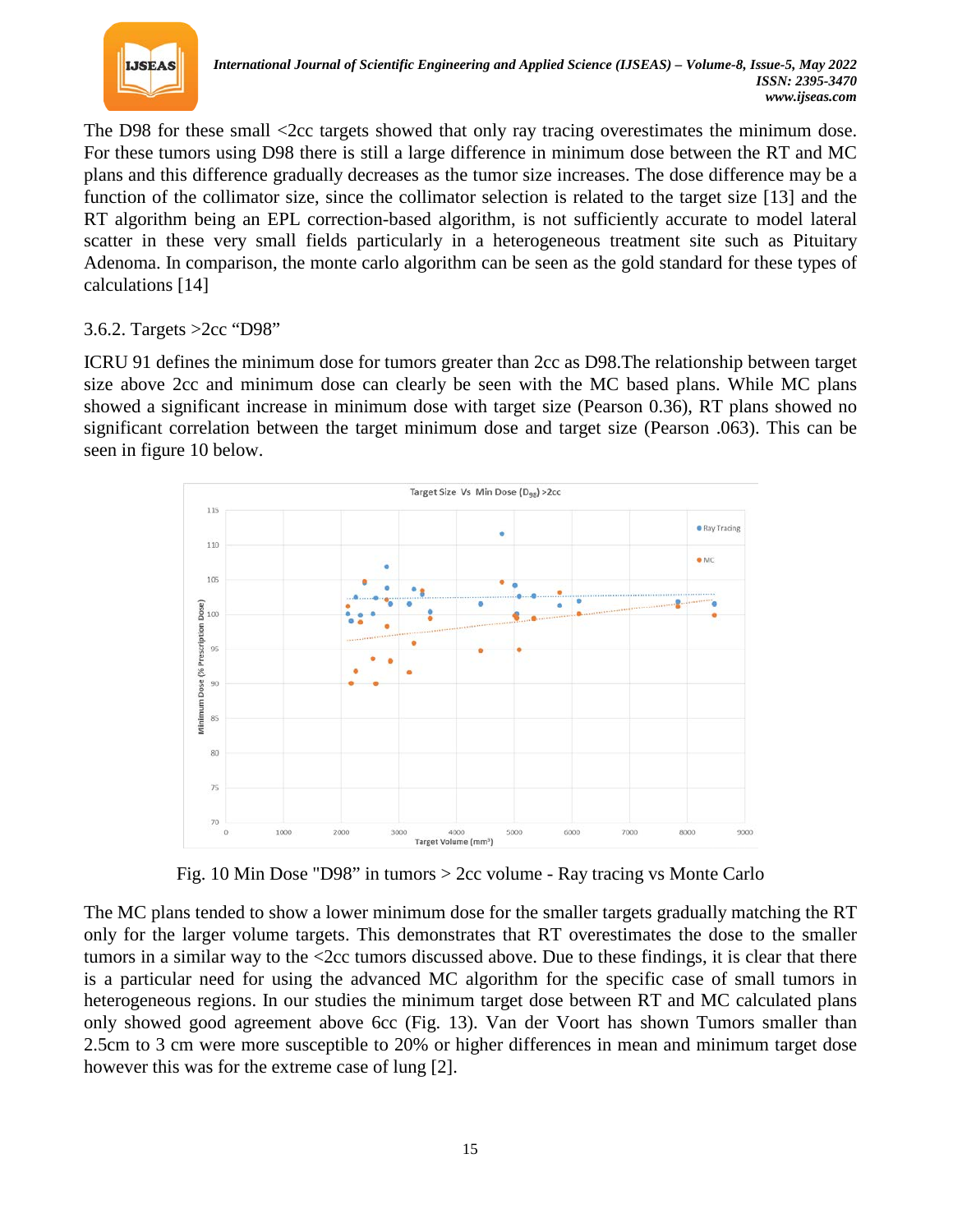

## 3.7 Cone Size

# 3.7.1. Cone Size and D50

The target D50 showed very similar results for both the MC and RT calculated plans with a moderately significant decrease in the median dose with increasing cone size. This can be seen in the Pearson correlation of -0.33 for RT and -0.39 for MC with increasing cone size. The larger cone sizes for bigger tumors have a more homogenous dose distribution and thus a greater proportion of the volume of these larger tumors is at a lower dose than the tumor dmax. The smaller tumors tend to be more like a point and thus have a higher median dose closer to dmax. This is typical of a Cyberknife distribution where the 100% or dmax is normally at the center of the target and the 80% isodose line covers the tumors perimeter. This decrease of D50 with increasing Cone Size can be seen in Figure 11.



Fig. 11 Cone size effect in relation to the Target D50

## 3.7.2 Cone Size and Min Dose

In the smaller field sizes used for tumors  $\langle$ 2cc the minimum target dose showed a statistically significant correlation with cone size when calculated with Ray Tracing (pearson -0.34), however calculating with the MC algorithm showed no statistically significant correlation with cone size (pearson -0.17). This can be seen in Figure 12.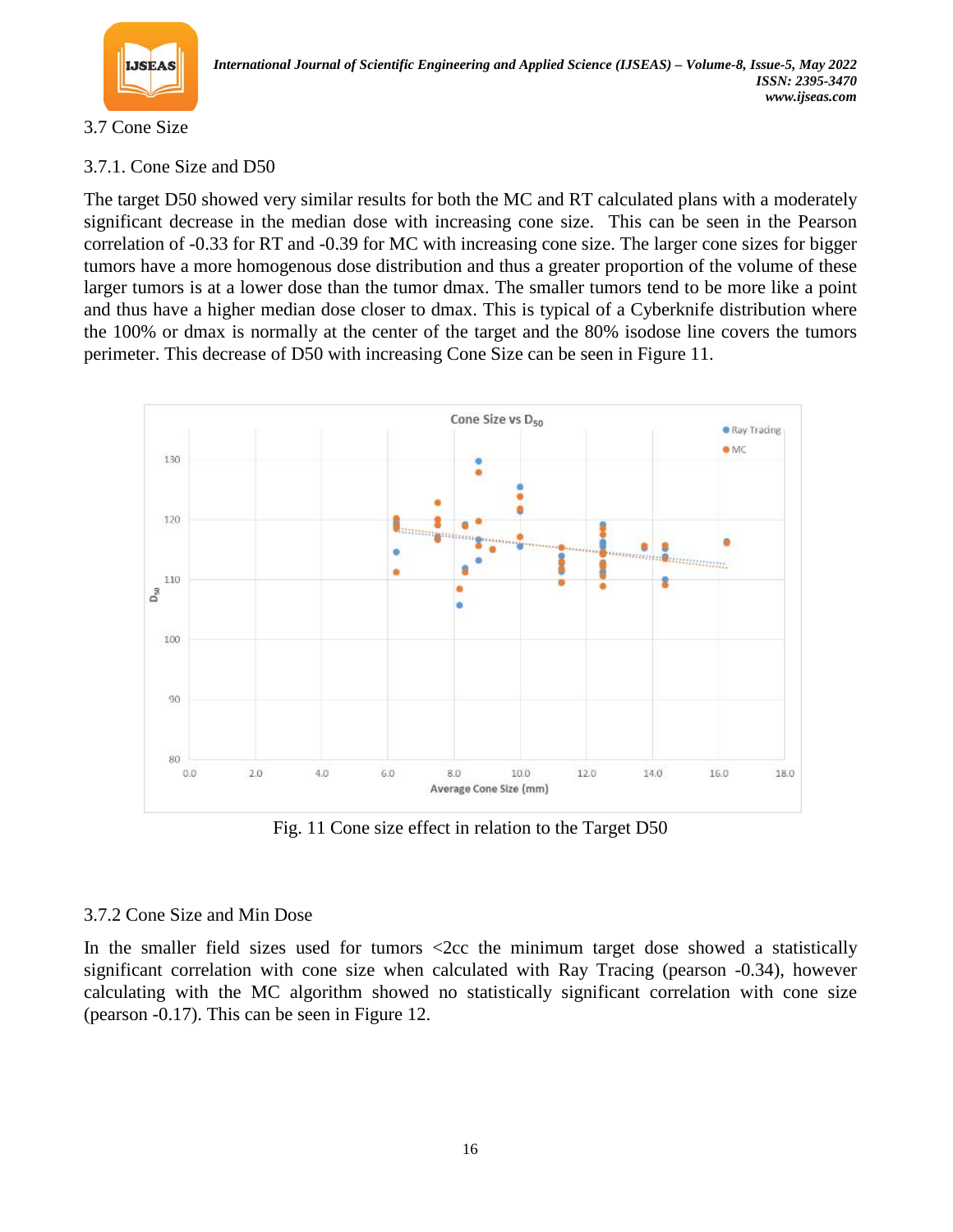



Fig. 12 Cone size vs Min Dose ICRU91 <2cc





This can again be attributed to the RT algorithm being unable to account for lateral scatter with the effect greater for fields smaller in width than the range of secondary charged particles. This leads to the RT algorithm overestimating the target minimum dose. For the larger average cone sizes used for tumors> 2cc, the D98 Min dose was analysed. There was no significant correlation between cone size and min dose for either the RT or MC algorithm (Pearson -0.08, -0.12). However overall the RT algorithm consistently overestimated the minimum dose when compared to MC across all Cone Sizes (Figure 13).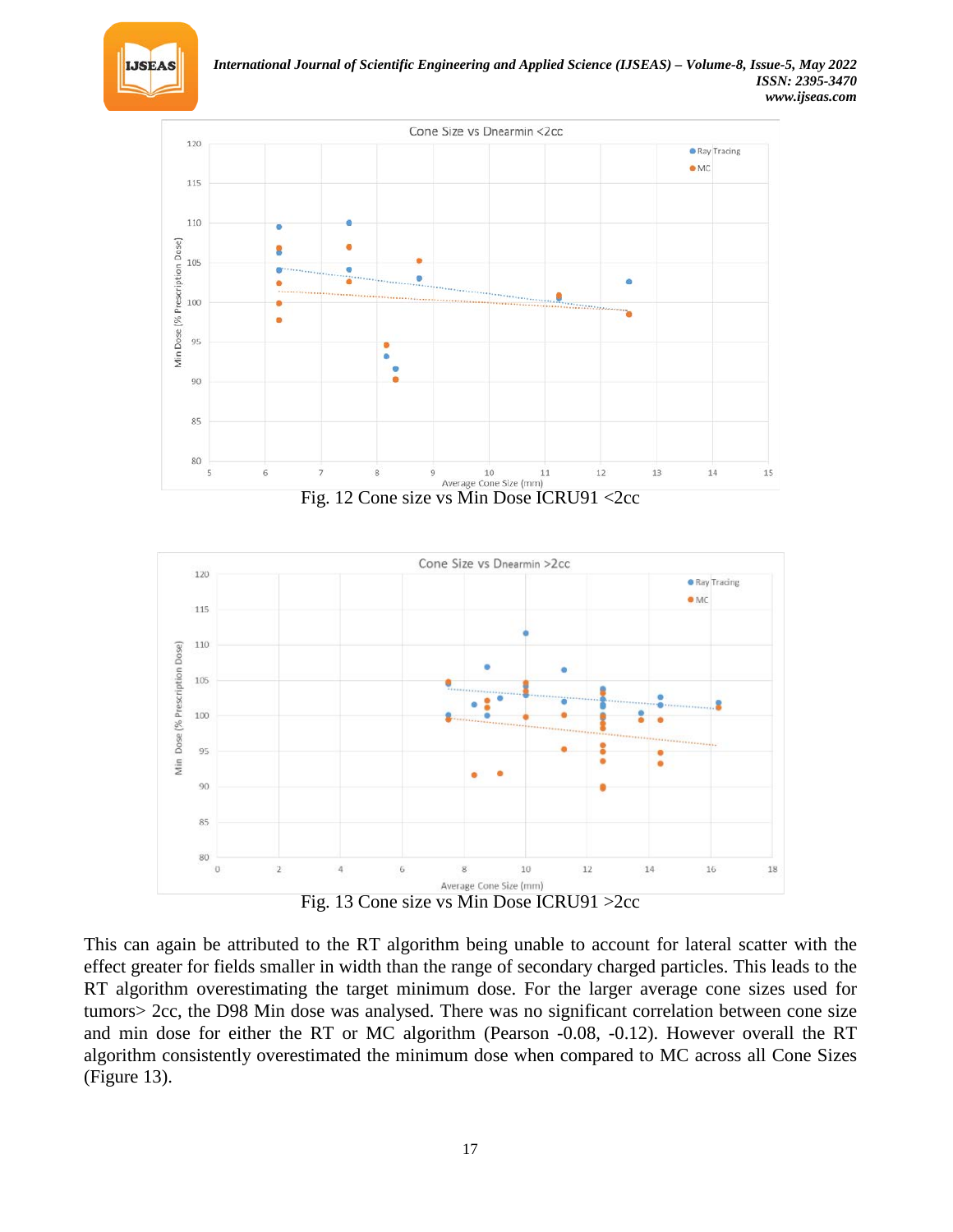

## 3.8 CI and HI

The Raytracing plans showed a higher conformity index (CI) than the MC plans with a mean increase per target of 6.58% ±4.2%. This can be attributed to Ray Tracing overestimating the coverage and calculating a greater dose splash outside of the PTV. Conversely MC calculated plans with lower coverage showed a lower CI. In terms of the Target Homogeneity Index, there was no difference between MC and RT plans with the ratio of Dmax to Prescribed dose staying the same. This was expected as the target maximum dose did not differ significantly between the RT and MC calculated plans.

## 3.9 OAR Doses

The OAR doses for the Brainstem, Optic Nerves and Optic Chiasm were recorded for both the MC and RT calculated plans. A summary of these results can be seen in tables 3 and 4. The OAR doses increased with the MC calculation with the point dose increasing by between 2% and 3.7% depending on the OAR. The volume dose increased by between 2.7% and 7.17%. The MC doses were slightly higher than the RT ones however for the pituitary treatment site the effect was minimal with a maximum increase of 0.9Gy on the optical apparatus when recalculating with MC.

The average difference of 3.2% on the Optic Chiasm between the RT and MC calculated plans would be less than half a Gray on the average 15Gy prescription. These differences are reflective of dose to water vs dose to medium but MC plans must report dose to medium for consistency with previous radiotherapy experience [15].

| <b>Algorithm</b>                  | <b>Brainstem</b>                                                                             | <b>Optic Chiasm</b>                                                                             |  |
|-----------------------------------|----------------------------------------------------------------------------------------------|-------------------------------------------------------------------------------------------------|--|
| <b>Ray Tracing Avg</b>            | $35$ mm <sup>3</sup> =7.48Gy                                                                 | $35mm^3 = 9.73Gy$                                                                               |  |
| from all plans                    | $200$ mm <sup>3</sup> =5.38Gy                                                                | $200$ mm <sup>3</sup> =6.88Gy                                                                   |  |
| <b>Monte Carlo Avg</b>            | $35$ mm <sup>3</sup> =7.62Gy                                                                 | $35$ mm <sup>3</sup> =10.03Gy                                                                   |  |
| from all plans                    | $200mm^3 = 5.52Gy$                                                                           | $200mm^3 = 7.11Gy$                                                                              |  |
| Avg % Diff per<br>plan (MC Vs RT) | $35$ mm <sup>3</sup> =2.11%<br>$SD\pm1.6%$<br>$500$ mm <sup>3</sup> $=$ 2.72%<br>$SD\pm2.0%$ | $35$ mm <sup>3</sup> $=$ 3.21%<br>$SD\pm2.0%$<br>$200$ mm <sup>3</sup> $=$ 3.52%<br>$SD\pm4.1%$ |  |
| Max Diff per plan                 | $35$ mm <sup>3</sup> =0.36Gy                                                                 | $35$ mm <sup>3</sup> =0.87Gy                                                                    |  |
| (MC Vs RT)                        | $500$ mm <sup>3</sup> =0.31Gy                                                                | $200$ mm <sup>3</sup> =0.84Gy                                                                   |  |

Table 3: Brainstem and Optic Chiasm Doses RT Vs MC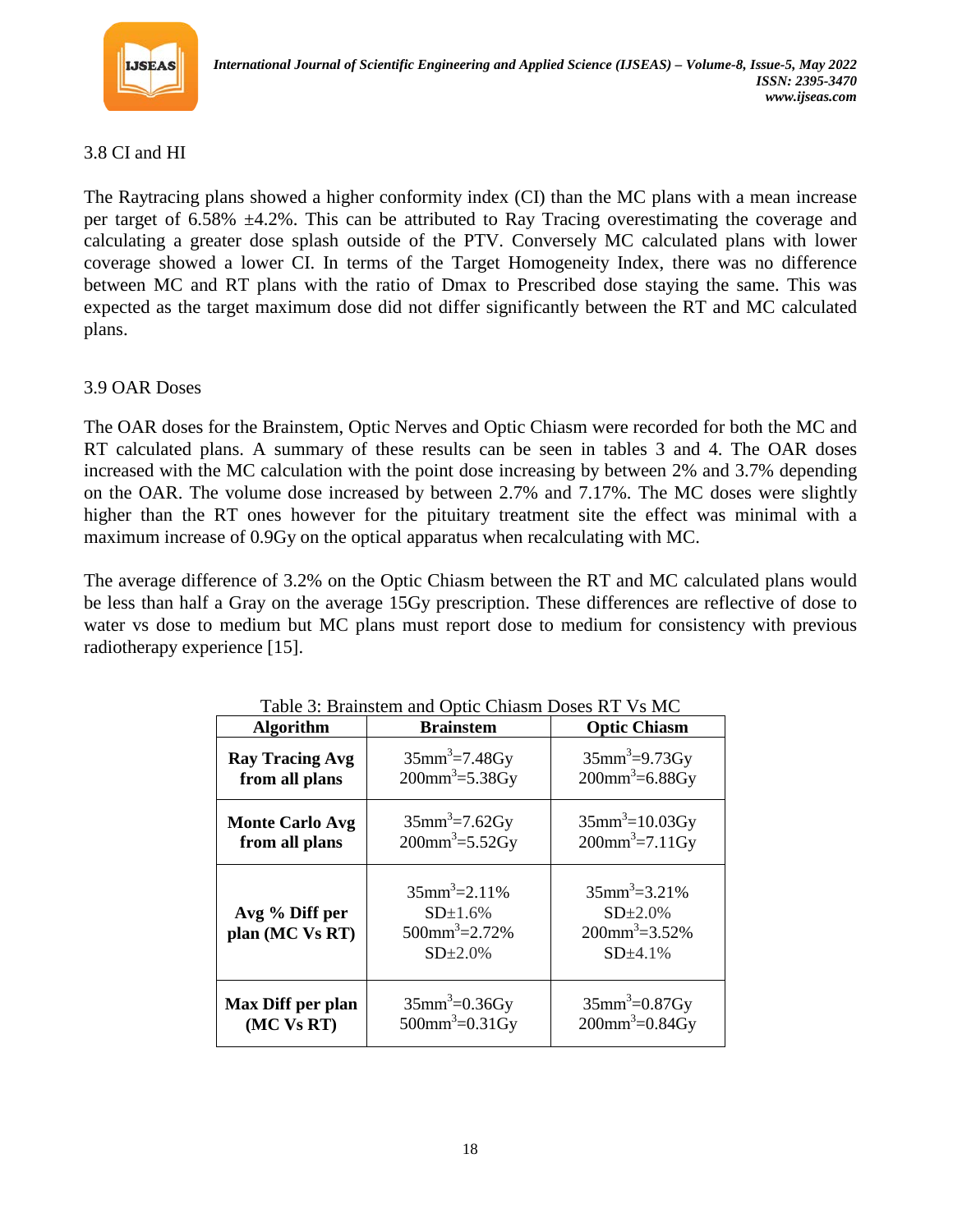

| $\ldots$ option to be so so it is the        |                                                                                       |                                                                                       |  |
|----------------------------------------------|---------------------------------------------------------------------------------------|---------------------------------------------------------------------------------------|--|
| <b>Algorithm</b>                             | <b>Rt Optic Nerve</b>                                                                 | <b>Lt Optic Nerve</b>                                                                 |  |
| Ray Tracing Avg<br>from all plans            | $35$ mm <sup>3</sup> =7.06Gy<br>$200$ mm <sup>3</sup> =3.52Gy                         | $35mm^3 = 6.6Gy$<br>$200$ mm <sup>3</sup> =3.09Gy                                     |  |
| <b>Monte Carlo Avg</b><br>from all plans     | $35$ mm <sup>3</sup> =7.26Gy<br>$200$ mm <sup>3</sup> =3.69Gy                         | $35$ mm <sup>3</sup> =6.77 Gy<br>$200mm^3 = 3.26Gy$                                   |  |
| Avg % Diff per<br>plan (MC Vs RT)            | $35$ mm <sup>3</sup> =3.3%<br>$SD+2.3%$<br>$500$ mm <sup>3</sup> =5.1%<br>$SD\pm3.2%$ | $35$ mm <sup>3</sup> =3.67%<br>$SD\pm2.4%$<br>$200$ mm <sup>3</sup> =7.17%<br>SD±7.4% |  |
| <b>Max</b><br>Diff<br>per<br>plan (MC Vs RT) | $\overline{35}$ mm <sup>3</sup> =0.52Gy<br>$500$ mm <sup>3</sup> =0.51Gy              | $35$ mm <sup>3</sup> =0.65Gy<br>$200$ mm <sup>3</sup> =0.67Gy                         |  |

Table 4: Optic Nerve Dose RT vs MC

#### 3.10 Prescription -From EPL based to MC Based

With prescriptions primarily based on EPL empirical data, there have been many attempts to rescale prescriptions in heterogeneous regions so that the new MC prescription is equivalent to the old EPL based one [2] While Van der Voort et al proposed another prescription for peripheral lung treatments based on tumor diameter this was in the extreme heterogeneous case of lung. This is necessary in very heterogeneous cases such as lung where the PTV coverage D95 to the PTV can drop by on average 21% for tumors less than 3cm [2]. However, in this study, when recalculating EPL based plans with Monte Carlo, the average absolute drop in minimum dose to the PTV was 4.4 %. The D50 was also largely the same for both the MC and RT plans  $1.4\% \pm 1.2\%$ . For this reason, a change in prescription is not required when moving from RT to MC treatment planning in the specific case of Cyberknife Stereotactic Pituitary treatments.

## **4. Conclusion**

When calculating with RT, the Dnearmin Minimum Dose was artificially high particularly for smaller targets <6cc and with increasing air in the target. In these cases, MC should be used so as not to underdose the target. RT consistently overestimates the minimum dose of these smaller targets. The recommended D50 coverage metric from ICRU91 showed no significant difference between the MC and RT calculated plans and should be used with caution as it does not reflect cold spots in the volume. It should be used in conjunction with the Dnearmin when assessing coverage to avoid a loss of local control. There was no significant difference in Dnearmax Maximum Dose between the RT and MC calculated plans.

For very small tumors in particular below 1cc the Dnearmin can be skewed artificially high by a volume effect and should be used with caution. Also, for these small tumors the new ICRU91 maximum dose formula Dnearmax can be skewed artificially low, so caution should be used when using these metrics in the specific case of small volume tumors. OAR's showed a consistent increase in both point and volume dose when calculated using the MC algorithm, Given MC plans in this study had poorer coverage and similar max doses, these differences are most likely caused by dose to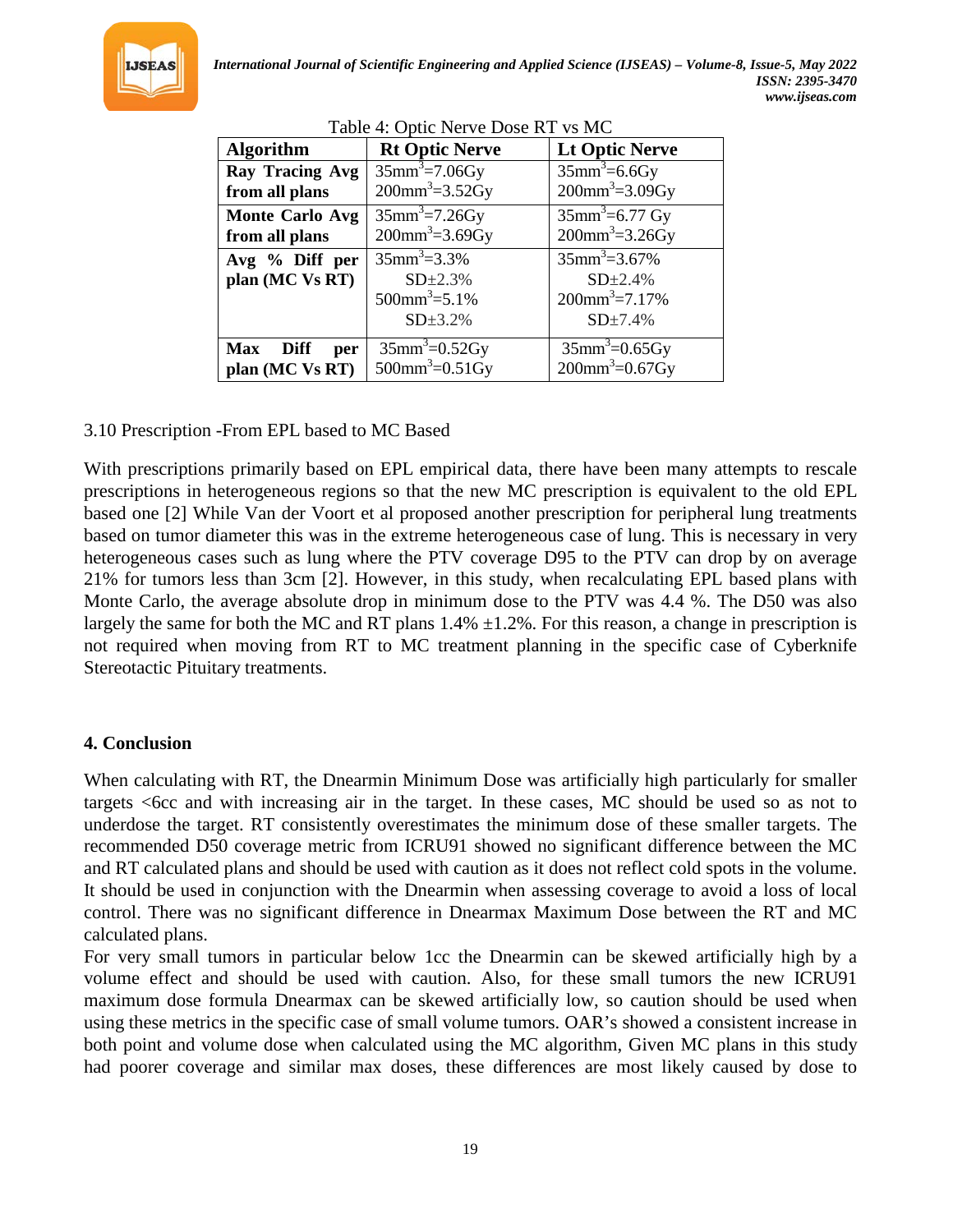

medium being used by the MC algorithm instead of absorbed dose to water in the volume. Larger cones offer a more homogenous dose distribution with a lower median dose.

There is no need to scale down the prescription of MC calculated pituitary plans as the D50 is too similar between MC and RT calculated plans. Therefore, the Biological Effective Dose (BED) would be too close in this case of Pituitary Adenoma to warrant a change in prescription when using the MC algorithm.

## **3. References**

- [1] Pedro Andreo "Monte Carlo simulations in radiotherapy dosimetry" [Radiat.Oncol.](https://www.ncbi.nlm.nih.gov/pmc/articles/PMC6020327/) 2018; 13: 121.
- [2] Van derVoort, Hoogeman, de Water et al "Clinical introduction of Monte Carlo treatment planning: A different prescription dose for non-small cell lung cancer according to tumor location and size". Radiotherapy and Oncology 96(2010) 55-60.
- [3] Ho Song, Mun Kang, Choi, et al., "Comparing the clinical outcomes in stereotactic body radiotherapy for lung tumors between Ray-Tracing and Monte-Carlo Algorithms". Impact Journals Onco Target Oct 2015 Vol7 No 14.
- [4]Galonske, Thiele,Ernst et al "Comparison of treatment plans calculated by Ray Tracing and Monte Carlo algorithms for head and thorax radiotherapy with Cyberknife". De Gruyter Current Directions in Biomedical Engineering 2017 3(2):647-650.
- [5] Murali V, Gopalakrishna Kurup PG, Bhuvaneswari N, Sudahar H, Muthukumaran M. "Monte Carlo and ray tracing algorithms in the cyberknife treatment planning for lung tumours- comparison and validation". J Radiosurg SBRT. 2013;2 (2):85-98.
- [6] ICRU 91 "Prescribing, Recording, and Reporting of Stereotactic Treatments with Small Photon Beams", 2017.
- [7] Stanley H. Benedict et al "Stereotactic body radiation therapy: The report of AAPM Task Group 101". Med. Phys. 2010 37(8): 4078-4101.
- [8] Van der Voort, Prevost, hoogeman et al "Stereotactic radiotherapy with real-time tumor tracking for non-small cell lung cancer: Clinical Outcome". Radiotherapy and Oncology 91 (2009)296-300.
- [9] Okoye et al "Comparison of Ray tracing and Monte Carlo Calculation Algorithms for Thoracic Spine Lesions Treated with Cyberknife-Based Stereotactic Body Radiation Therapy. Technology in Cancer Research and Treatment". 2016 Vol 15(1) 196-202.
- [10] Bibault et al "Adapted Prescription Dose for Monte Carlo Algorithm in Lung SBRT: Clinical Outcome on 205 Patients". PLOS ONE 2015 10(7).
- [11] Rustgi AK, Samuels A, Rustgi SN, "Influence of air inhomogeneities in radiosurgical beams". Med Dosim. 1997 Summer; 22(2):95-100.
- [12] [N Papanikolaou,](https://www.scienceopen.com/search%23author/1078cb91-339f-4b32-86ed-663108cc3873) "Tissue inhomogeneity corrections for megavoltage photon beams", AAPM Report No. 85, Task Group No 65 of the Radiation Therapy Committee of the American Association of Physicists in Medicine.
- [13]Braunstein et al., "Evaluation of Ray Tracing and Monte Carlo algorithms in dose calculation and clinical outcomes for robotic stereotactic body radiotherapy of lung cancers", Jour. Of Radiosurgery and SBRT 2014,Vol.3, pp 67-69.
- [14] Schuring et al., "Developing and evaluating stereotactic lung RT Trials: what we should know about the influence of inhomogeneity corrections on dose", Radiation Oncology 2008 3:21.
- [15] Ma et al., "Dose Specification for radiation therapy:dose to water or dose to medium? ", Phys Med Biol 2011 56(10):3073-89.